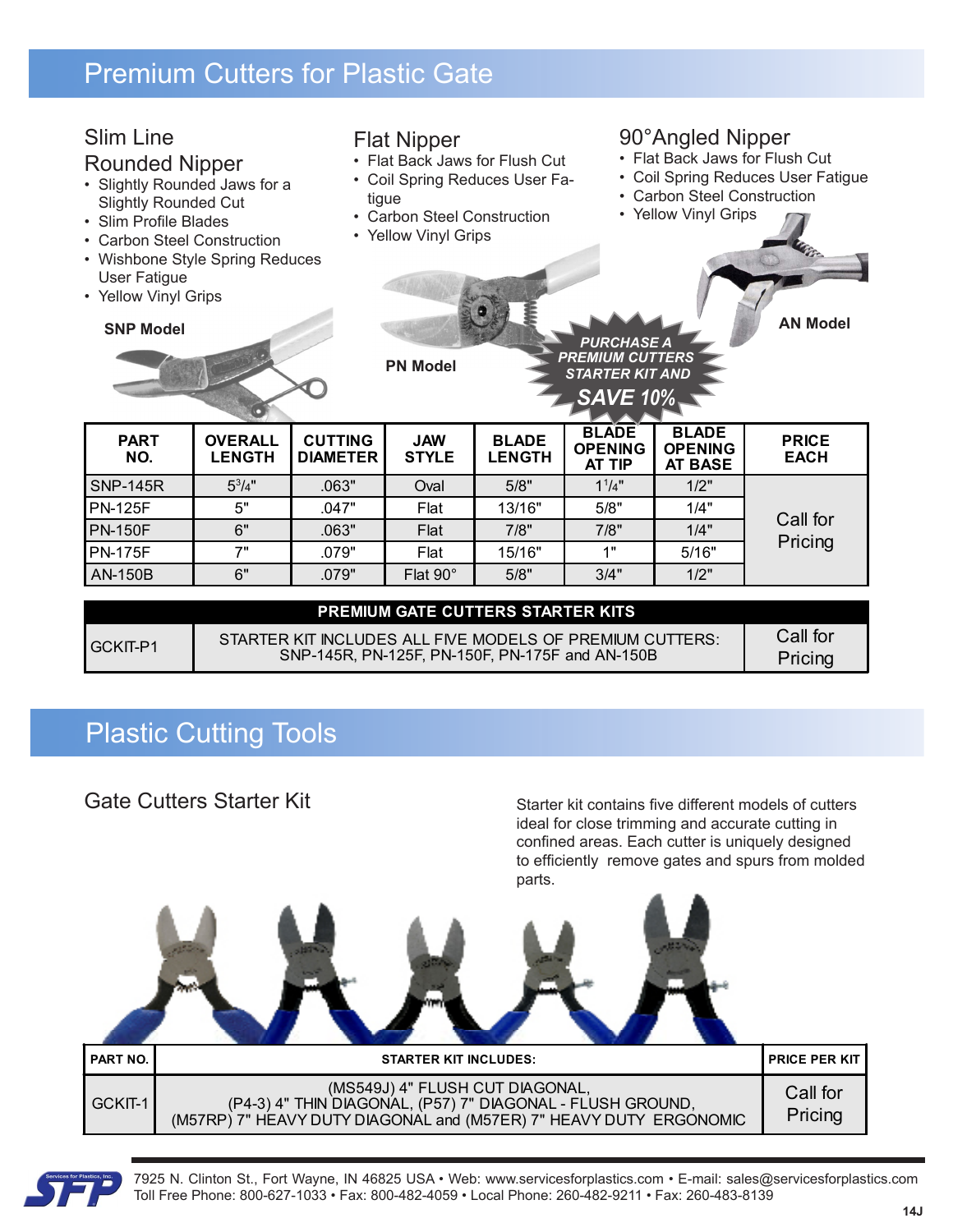# Plastic Cutting Tools*...continued*



Crescent cutters are designed and manufactured to the highest quality standards. Made of better steel, with a better finish and heat treat, they provide reliability and efficiency. Available for a wide range of plastic cutting and trimming applications, they are ideal for repetitive cutting while removing gates and spurs from molded parts.

### Flush Cut Diagonal Cutter

- Oval Jaws with Narrow Tips Permit Flush Cutting in Confined Areas
- Blue Vinyl Cushion Grips
- Handle Coil Springs Reduce User Fatigue



| <b>PART</b><br>NO. | O.A.L. | <b>HEAD DIMENSIONS</b> |        |      | <b>I BLADE IOPENINGI</b><br>ΑT<br>ΑT | <b>BLADE</b> | <b>WEIGHT</b> | <b>PRICE EACH</b> | <b>REPLACEMENT</b><br><b>SPRINGS</b> |                    |                              |
|--------------------|--------|------------------------|--------|------|--------------------------------------|--------------|---------------|-------------------|--------------------------------------|--------------------|------------------------------|
|                    |        | "A"                    | "в"    | "^"  | TIP                                  | <b>BASE</b>  | <b>LENGTH</b> |                   |                                      | <b>PAR1</b><br>NO. | <b>PRICE</b><br><b>DOZEN</b> |
| <b>MS549J</b>      | 4"     | 33/64"                 | 27/64" | 1/4" | 7/16"                                | 1/8"         | 3/8"          | 2 oz.             | Call for Pricing                     | 19669              | Call for<br>Pricing          |

### Diagonal Cutter - Flush Ground

- Ideal for Close Trimming of Gates and Sprue on Injection Molded Plastic Parts
- Flush Ground, Oval Shaped Jaws with Fine Point Permit Use in Confined Areas
- Polished Head
- Handle Coil Springs Reduce User Fatigue
- Blue Vinyl Cushion Grips



| <b>PART</b> | O.A.L. | <b>HEAD DIMENSIONS</b> |        |        | AT              | <b>BLADE OPENING</b><br>AT | <b>BLADE</b>  | <b>WEIGHT</b> | <b>PRICE EACH</b> |                    | <b>REPLACEMENT</b><br><b>SPRINGS</b> |
|-------------|--------|------------------------|--------|--------|-----------------|----------------------------|---------------|---------------|-------------------|--------------------|--------------------------------------|
|             |        | "A"                    | "в"    | "C"    | TIP             | <b>BASE</b>                | <b>LENGTH</b> |               |                   | <b>PART</b><br>NO. | <b>PRICE</b><br><b>DOZEN</b>         |
| <b>P55</b>  | 5"     | 49/64"                 | 5/8"   | 11/32" | 9/16"           | 5/32"                      | 3/4"          | 4 oz.         |                   | 19671              |                                      |
| <b>P56</b>  | 6"     | 53/64"                 | 23/32" | 13/32" | 7/8"            | 1/4"                       | 13/16"        | 6 oz          | Call for Pricing  | 19672              | Call for                             |
| <b>P57</b>  | 71     | $1^{1}/_{16}$ "        | 55/64" | 15/32" | $1^{1}/_{16}$ " | 5/16"                      | 1"            | 8 oz.         |                   | 19554              | Pricing                              |

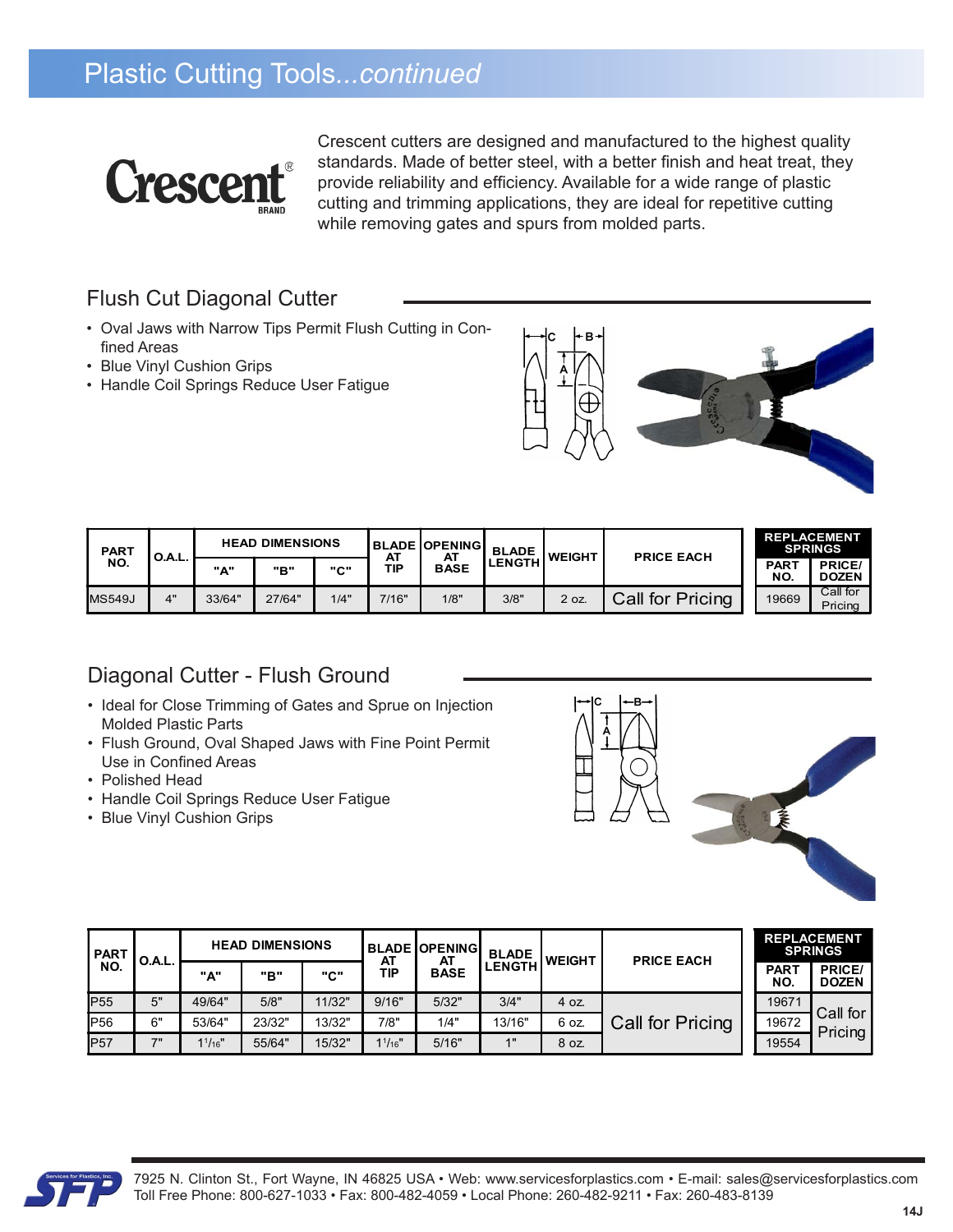# Plastic Cutting Tools*...continued*



Crescent cutters are designed and manufactured to the highest quality standards. Made of better steel, with a better finish and heat treat, they provide reliability and efficiency. Available for a wide range of plastic cutting and trimming applications, they are ideal for repetitive cutting while removing gates and spurs from molded parts.

## Heavy-Duty Cutter

- Heavy-duty Diagonal Cutter
- Flush Ground Back for Close Cutting
- Adjustable Stops Prolong Cutting Edge Life
- Handle Coil Springs Reduce User Fatigue

**HEAD DIMENSIONS BLADE**





| <b>PART</b><br>NO. | <b>O.A.L.</b> | <b>MEAD DIMENSIONS</b> |                     | <b>IBLADE I OPENING</b><br>AT<br>AT | <b>BLADE</b> | <b>WEIGHT</b>   | <b>PRICE EACH</b> |        |       | <b>SPRINGS</b>   |                     |                        |          |
|--------------------|---------------|------------------------|---------------------|-------------------------------------|--------------|-----------------|-------------------|--------|-------|------------------|---------------------|------------------------|----------|
|                    |               | "A"                    | "В"                 | "^"<br>ື                            | TIP          | <b>BASE</b>     | <b>LENGTH</b>     |        |       |                  | $PAR^{\tau}$<br>NO. | PRICE/<br><b>DOZEN</b> |          |
|                    | M56RP         | 6"                     | 27/32"              | 23/32"                              | 13/32"       | 7/8"            | 1/4"              | 13/16" | 6 oz. |                  |                     | 19672                  | Call for |
|                    | M57RP         | $\rightarrow$          | 1 <sup>3</sup> /32" | 29/32"                              | 31/64"       | $1^{1}/_{16}$ " | 5/16"             | $A$ II | 9 oz. | Call for Pricing |                     | 19670                  | Pricing  |

## Ergonomic Heavy-Duty Cutter

- Heavy-duty Cutter
- Ergonomically Designed Handles Increase Productivity by Reducing User Fatigue and Allowing Easier Gripping and Control
- Adjustable Stops Prolong Cutting Edge Life
- Handle Coil Springs Reduce User Fatigue





| <b>PART</b> | O.A.L. |            | <b>HEAD DIMENSIONS</b> |      | AT         | <b>BLADE OPENING</b><br>AT | <b>BLADE</b>  | <b>WEIGHT</b> |                  | <b>PRICE EACH</b> |       |                     | <b>REPLACEMENT</b><br><b>SPRINGS</b> |
|-------------|--------|------------|------------------------|------|------------|----------------------------|---------------|---------------|------------------|-------------------|-------|---------------------|--------------------------------------|
| NO.         |        | "A"        | "в"                    | "^"  | TIP        | <b>BASE</b>                | <b>LENGTH</b> |               | $1 - 11$         | $12 - 23$         | $24+$ | <b>PART</b><br>NO.  | <b>PRICE/</b><br><b>DOZEN</b>        |
| M57ER       | 70     | $1^{1/16}$ | 59/64"                 | 1/2" | $1^{1/16}$ | 5/16"                      | 4"            | 8 oz.         | Call for Pricing |                   | 19670 | Call for<br>Pricing |                                      |

*Codes: ER - Right Hand Ergonomic Models; EL - Left Hand Ergonomic Models*

### Thin Diagonal Cutter

- Extra Slim Design
- Ground Flat on Back Side
- Handle Coil Springs Reduce User Fatigue
- Blue Vinyl Cushion Grips
- Flush Ground Edges
- Oval Shape Jaws with Fine Point are Throat Relief Ground for Clearance





| <b>PART</b> | <b>O.A.L.</b> | <b>HEAD DIMENSIONS</b> |        |        | <b>BLADE OPENING</b><br>AT<br>AT |            | <b>BLADE</b> | <b>WEIGHT</b> | <b>PRICE EACH</b> |                  | <b>REPLACEMENT</b><br><b>SPRINGS</b> |                        |
|-------------|---------------|------------------------|--------|--------|----------------------------------|------------|--------------|---------------|-------------------|------------------|--------------------------------------|------------------------|
|             | NO.           |                        | "A"    | "в"    | "C"                              | <b>TIP</b> | <b>BASE</b>  | <b>LENGTH</b> |                   |                  | <b>PART</b><br>NO.                   | PRICE/<br><b>DOZEN</b> |
|             | $P4-3$        | 4"                     | 41/64" | 37/64" | 11/32"                           | 17/32"     | 3/16"        | 5/8"          | 3 oz.             |                  | 19671                                |                        |
|             | $IP5-3$       | 5"                     | 25/32" | 5/8"   | 23/64"                           | 9/16"      | 5/32"        | 3/4"          | 4 oz              | Call for Pricing | 19671                                | Call for<br>Pricing    |
|             | P6-3          | 6"                     | 27/32" | 47/64" | 13/32"                           | 7/8"       | 1/4"         | 13/16"        | 6 oz.             |                  | 19672                                |                        |



7925 N. Clinton St., Fort Wayne, IN 46825 USA • Web: www.servicesforplastics.com • E-mail: sales@servicesforplastics.com Toll Free Phone: 800-627-1033 • Fax: 800-482-4059 • Local Phone: 260-482-9211 • Fax: 260-483-8139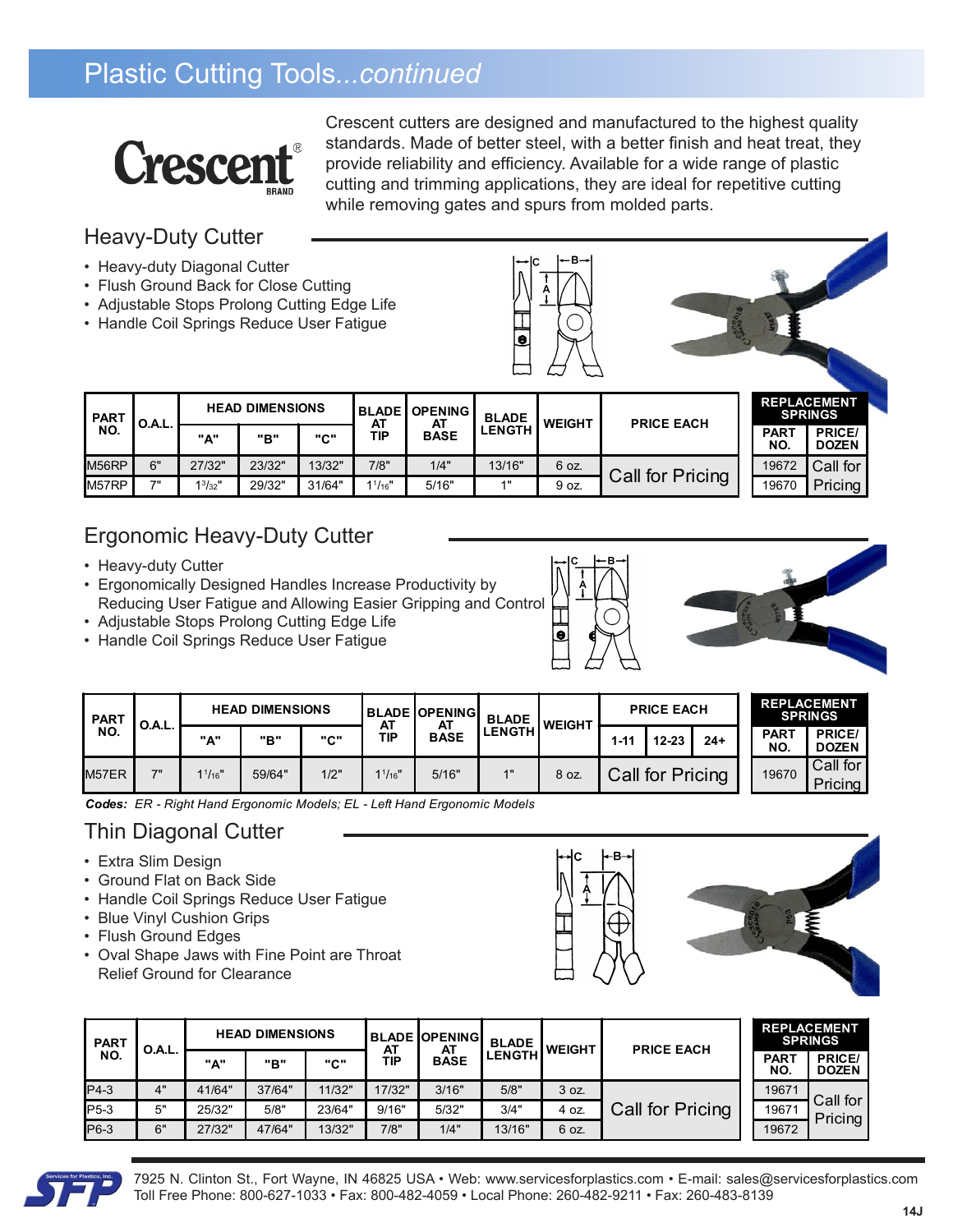# KwikCut™ and KwikCut™ Advance

### Safe - Quick - Easy - Clean Cuts Every Time!



#### **FEATURES:**

- Cuts Polyethylene & Rubber Hose, Class PVC Pipe, Polybutylene, & Other Non-metallic Materials
- Replaceable High-Carbon, Teflon-Coated Steel Blade (Stainless Steel also Available)
- Available in Black or Orange (Specify)

| KwikCut™        |                                               |                       |                     |                            |                     |  |
|-----------------|-----------------------------------------------|-----------------------|---------------------|----------------------------|---------------------|--|
|                 |                                               |                       | <b>CUTS UP TO</b>   |                            | <b>PRICE</b>        |  |
| <b>PART NO.</b> | <b>DESCRIPTION</b>                            | <b>Rubber</b><br>Hose | Polyethylene        | <b>Class</b><br><b>PVC</b> | <b>EACH</b>         |  |
| MC-T100         | KwikCut™ w/ Teflon Coated Steel Blade         | 1" OD                 | $1"$ OD             | $1"$ OD                    |                     |  |
| IMC-T100SS      | KwikCut™ w/ Stainless Steel Blade             | 1" OD                 | 1" OD               | $1"$ OD                    |                     |  |
| <b>MC-T135</b>  | KwikCut™ w/ Teflon Coated Steel Blade         | $1 - 1/2"$ OD         | $1 - 1/2"$ OD       | $1 - 1/4"$ OD              | Call for<br>Pricing |  |
| IMC-T135SS      | KwikCut™ w/ Stainless Steel Blade             | 1-1/2" OD             | $1-1/2"$ OD         | $1 - 1/4"$ OD              |                     |  |
| MC-T200SS       | KwikCut™ w/ Stainless Steel Blade             | $2"$ OD               | $1 - 1/2"$ OD       | $1 - 1/4"$ OD              |                     |  |
|                 | KwikCut™ Advance with Spring Action           |                       |                     |                            |                     |  |
|                 |                                               |                       | <b>PRICE</b>        |                            |                     |  |
| <b>PART NO.</b> | <b>DESCRIPTION</b>                            | <b>Rubber</b><br>Hose | <b>Polyethylene</b> | <b>Class</b><br><b>PVC</b> | <b>EACH</b>         |  |
| MC-SL100        | KwikCut™ Advance w/ Teflon Coated Steel Blade | 1" OD                 | $1"$ OD             | $1"$ OD                    |                     |  |
| MC-SL100SS      | KwikCut™ Advance w/ Stainless Steel Blade     | $1"$ OD               | $1"$ OD             | $1"$ OD                    |                     |  |
| MC-SL135        | KwikCut™ Advance w/ Teflon Coated Steel Blade | 1-1/2" OD             | $1 - 1/2"$ OD       | 1-1/4" OD                  | Call for<br>Pricing |  |
| MC-SL135SS      | KwikCut™ Advance w/ Stainless Steel Blade     | $1 - 1/2"$ OD         | $1 - 1/2"$ OD       | $1-1/4"$ OD                |                     |  |
| MC-SL200SSI     | KwikCut™ Advance w/ Stainless Steel Blade     | 2" OD                 | $1 - 1/2"$ OD       | 1-1/4" OD                  |                     |  |

| <b>Leather Tool Pouch</b> |                                             |                             |
|---------------------------|---------------------------------------------|-----------------------------|
| <b>PART NO.</b>           | <b>DESCRIPTION</b>                          | <b>PRICE</b><br><b>EACH</b> |
| MC-CP10                   | Leather Tool Pouch for KwikCut™ (All Sizes) | Call for<br>Pricing         |

| <b>Replacement Blades</b> |                                                                           |                             |  |  |  |  |  |  |  |
|---------------------------|---------------------------------------------------------------------------|-----------------------------|--|--|--|--|--|--|--|
| <b>PART NO.</b>           | <b>DESCRIPTION</b>                                                        | <b>PRICE</b><br><b>EACH</b> |  |  |  |  |  |  |  |
| $MC-T100B$                | Replacement Teflon Coated Steel Blade for MC-T100 and MC-SL100            |                             |  |  |  |  |  |  |  |
|                           | MC-T100BSS Replacement Stainless Steel Blade for MC-T100 and MC-SL100     |                             |  |  |  |  |  |  |  |
| $MC-T135B$                | Replacement Teflon Coated Steel Blade for MC-T135 and MC-SL135            | Call for<br>Pricing         |  |  |  |  |  |  |  |
|                           | MC-T135BSS Replacement Stainless Steel Blade for MC-T135 and MC-SL135     |                             |  |  |  |  |  |  |  |
|                           | MC-T200BSS Replacement Stainless Steel Blade for MC-T200SS and MC-SL200SS |                             |  |  |  |  |  |  |  |